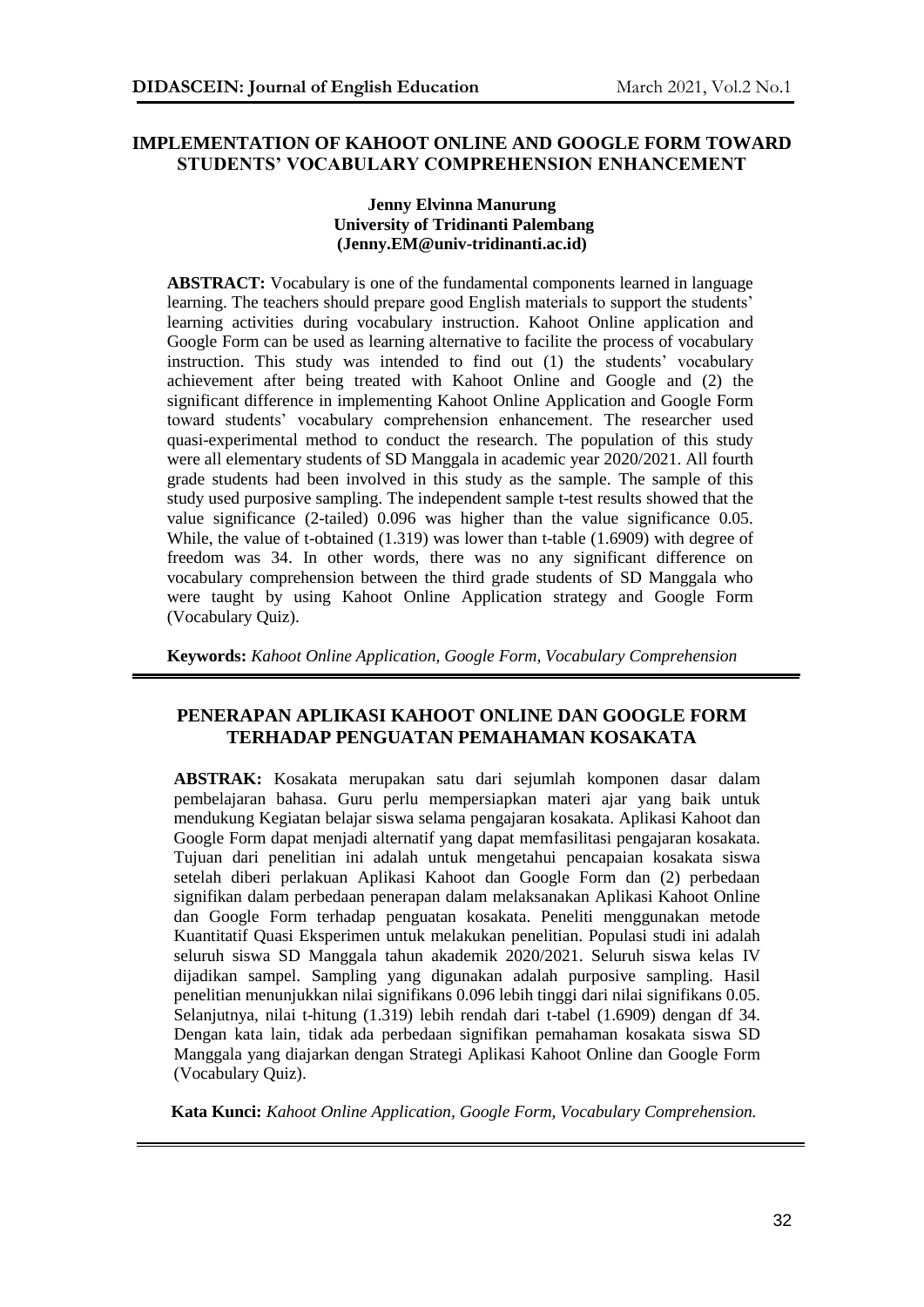### **INTRODUCTION**

**V** ocabulary is then an essential component learned in language learning. In relation to this, Thornbury (2002, p. 13) stated that without grammar very relation to this, Thornbury (2002, p. 13) stated that without grammar very little can be delivered, without vocabulary nothing can be communicated. The most important point of the statement above is that mastering vocabulary for the students is the main component in order to learn a language successfully. In listening, students' vocabulary influences their understanding towards teacher's speech, class discussion, and other speeches. Vocabulary is one of important language components in any languages. We would never be able to listen, speak, read, and write without comprehending vocabulary. For example, the students need to listen to some sources; the students need to find the meaning in each word in order to convey the meaning. They may be able to pronounce or read to some unfamiliar words; yet they would not be able to understand the context and the value of the text. Therefore, they obtain low scores in speaking, listening, writing, and reading which leads to the unmotivated in learning English.

According to Buckingham (2007), media education is an essential dimension of technology in education. It can help bridge the new digital divide between students experiences of technology outside of school and their experiences in the classroom. The study also found focuses on three ways in which using media can respond to new digital media, by applying and extending existing conceptual approaches to the objects of this new study, dealing with the creative possibilities of digital technology, and the pedagogical challenges it symbolizes and can learn the potential structures of participatory media culture that appear. Ahmad (2012) explained that the response of EFL students to media technology can give influence to develop accent patterns in individual English words and can enhance students writing skills. Furthermore, English teachers strive to be able to integrate media technology in the ELT class to increase student motivation, integrated language skills and an independent learning environment for students (Sari, Putri, Herdi, & Hamuddin, 2018). Moreover, Lee (2016) mentions that using it through new media technology students are highly motivated and can express great interest in the media literacy curriculum. Furthermore, students can use laptop, computers and iPads to explore and discuss media problems in the classroom. They can also strengthen their 4C skills (critical thinking, creativity, communication and collaboration). Using new information technology to teach educational media is very useful because the new curriculum can create "meaning" and "relevance" for students.

The Health Ministry announced 467 new confirmed COVID-19 cases on Monday, bringing the total number of infections nationwide to 26,940. The capital city recorded 137 new confirmed cases, bringing the total tally to 7,485. Meanwhile, East Java reported 65 new cases, Papua 50, South Sulawesi 45 and West Java 34. The virus has spread to all of the country's 34 provinces (The Jakarta Post.com, 2020). The outbreak began in Wuhan, China, in December 2019 Coronavirus disease (Covid-19) is an infectious disease caused by newly discovered coronavirus. Most people who fall sick with COVID-19 will experience mild to moderate symptoms and recover without special treatment. The virus that causes Covid-19 is mainly transmitted through droplets generated when an infected person coughs, sneezes, or exhales (Organization, World Health Organization (WHO), 2020).

Therefore, a number of [regions in Indonesia have decided to close schools,](https://www.thejakartapost.com/news/2020/03/15/regions-close-schools-cancel-public-events-because-of-covid-19.html) including Jakarta, Bandung, Palembang, etc. Technology-based online learning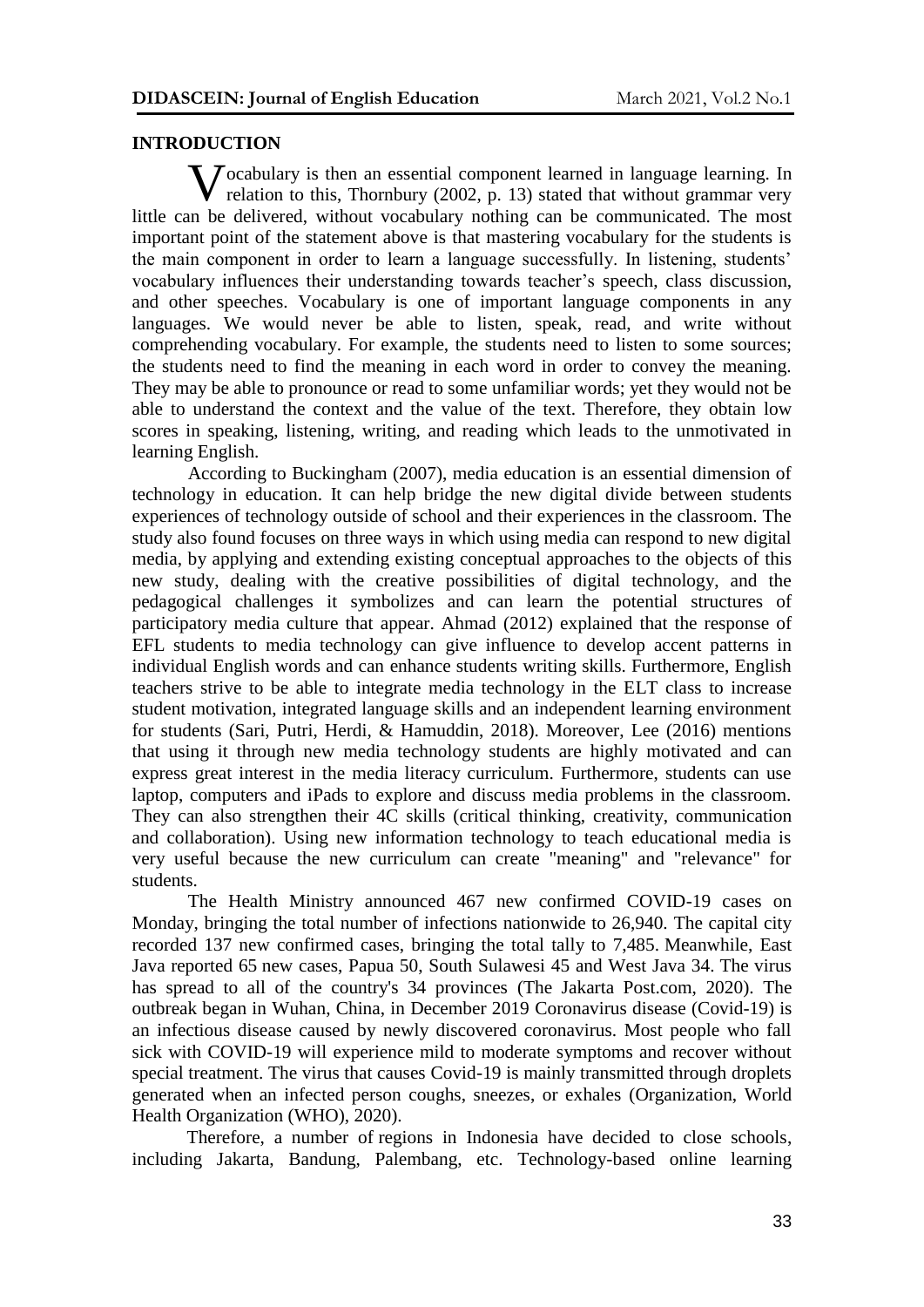platforms in Indonesia have committed to help students, especially those living in areas impacted by the novel coronavirus (COVID-19) outbreak, to continue their learning process at home. Educators are struggling to provide that learning continues, in spite of massive disruption. All the teaching learning process should do at home through online learning. To face the problem situation, the teachers should prepare good English materials to support the students' learning activities particularly on vocabulary. Kahoot Online application and Google Form (Vocabulary Quiz) can be used as learning alternative to facilite the teaching learning process.

Kahoot is a game-based learning platform which used as educational technology in schools and other educational institutions. Its learning games are multiple-choice quizzes that allow user generation and can be accessed via a web browser or the Kahoot application. Kahoot is a game based learning held in the classroom with the learners. It can be defined as the response system of the student. Medina (2017) considered Kahoot as a tool for vocabulary teaching and learning in English classes. Next, in the study also provides further evidence that the use of Kahoot in the learning process can improve student learning motivation and develop student vocabulary. Students' satisfaction shows that EFL learners enjoy using Kahoot in the classroom learning process, and this media is easy to use by students. Moreover, it was revealed that students generally had a positive view of using Kahoot in the learning process and preferred learning using technology. Budiati (2017) also claimed that the study of Kahoot, intended as a mixture of the use of ICT in education and games, is very applicable in English class to develop student learning. Next, after using Kahoot in the learning process, students are very challenging in joining the class, they are more eager to come to class, they are more aware in the world of English and they are attentive in learning more about what they have learned and can deliver to others what they have learned using Kahoot in the classroom.

Next, Google forms can cultivate stronger student engagement in class to help them understand the material better. This meant modifying class sessions to use more active-learning methods. Rather than just passive listening in class, students would engage in activities such as problem solving, exercising higher order thinking, and so on (Kim & Frick, 2011). Google Forms can be used in any course as long as the students have access to computers — they can use laptops or smartphones. Google forms also can help teachers to evaluate learner performance and determine if eLearning course is effectively delivering key concepts and ideas.

The various articles reviewed above served as a catalyst for the following experiment research (comparative) study exploring the benefits of Kahoot Online Application and Google Form (Vocabulary Quiz) to improve students' vocabulary comprehension. This study was intended to find out the students' vocabulary achievement after being treated with Kahoot Online Application and Google Form (Vocabulary Quiz) and also to find out significant difference between Kahoot Online Application strategy and Google Form (Vocabulary Quiz) in enhancing students' vocabulary comprehension.

### **Vocabulary**

Vocabulary is the first and foremost components in learning a new language. Lehr, Osborn, & Hiebert (2004) claimed vocabulary refers to the kind of words that students had to know to improve comprehension in reading text. This is in line with Neuman & Dwyer (2009, p. 385) mentioned vocabulary are words in speaking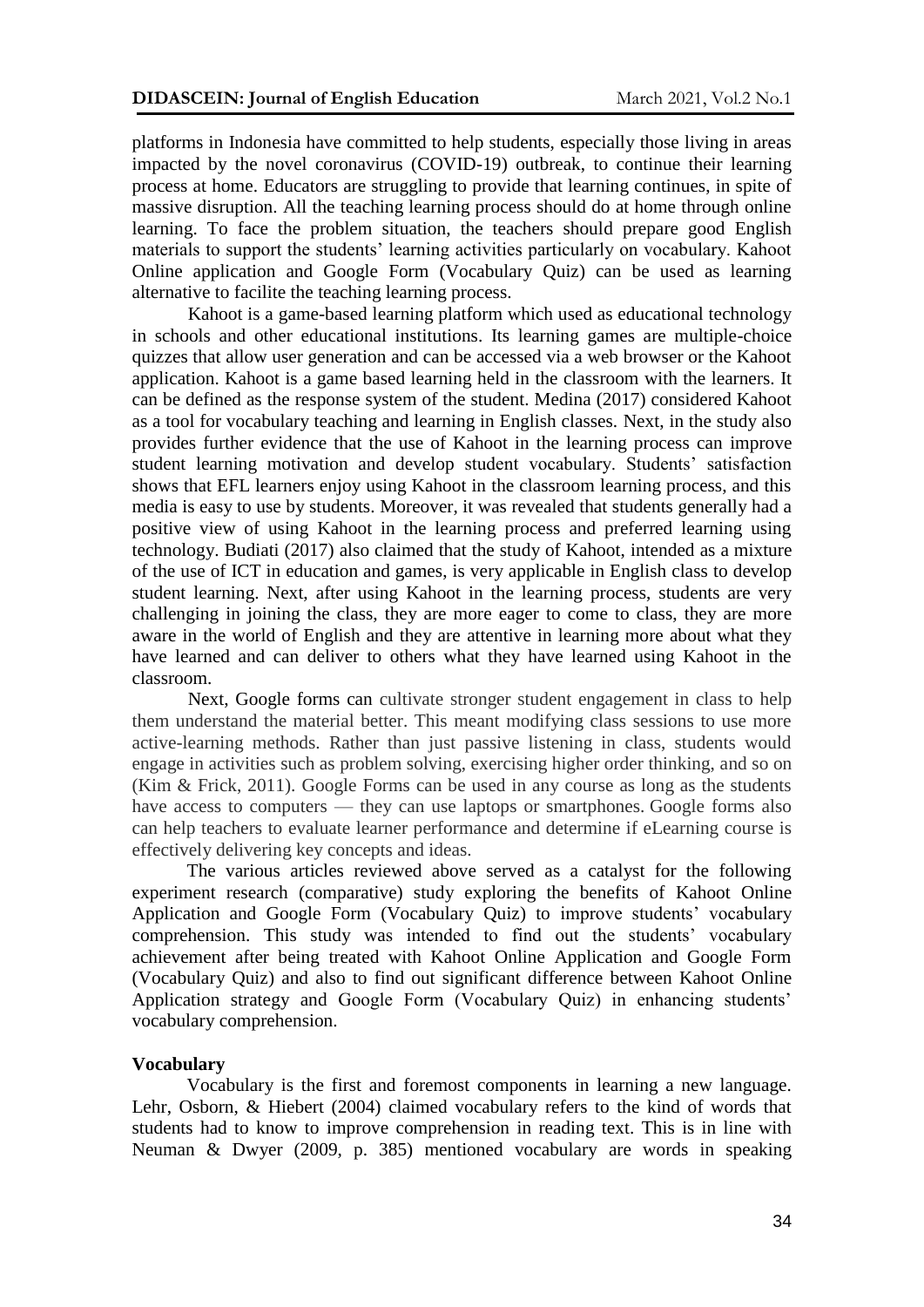(expressive) and words in reading (receptive). Not only understanding the words someone says, but vocabulary also needs to be conveyed. Students use the words they read to make sense of the words they will eventually see printedly. Vocabulary must be more than merely identifying or labeling words. Yet, it is rather be more conveying the meaning of the words we say and to help students build word meaning and the ideas that the words represent.

# **Type of Vocabulary**

Commonly, there are two forms of vocabulary; they are active and passive vocabulary. The active vocabulary usually the word used in conversation and writing, because they are recognized and understood when read. The passive vocabulary is usually rarely or never used in someone speaking or writing but recognized when met them reading and listening. Nurdin (2009) claimed that active vocabulary refers to words that learners recognized and use in speaking, reading and writing. While passive vocabulary refers to words which learners understand in reading and listening, but are not yet able to use them.

Harmer (1991, p. 159) categorizes vocabulary into two kinds, they are active and passive vocabulary. Active vocabulary relates to words that students have learned and are able to use in communication, while passive vocabulary concerns to words that students will know when they meet them, although they will not use them.

### **Principle of Teaching and Learning Vocabulary**

There are many principles in teaching and learning vocabulary as follows: aims, quantity, need, situation presentation, meaningful presentation, presenting in context, learning vocabulary, inference (guessing) procedure in vocabulary learning, technique in teaching and learning vocabulary. Wallace (2002) mentions nine principles of teaching and learning vocabulary, they are:

1) Aims

In the teaching vocabulary, we have to be clear about our aims how to explicitly we must decide the vocabulary that we expect the learner to be able to do. If it is not clear at this point, if will be difficult to assess how success full the vocabulary learning has been.

2) Quantity

Having decided what are involved in vocabulary learning. We may them then decide on the quantity to be taught the number of few students can learn. When there are too many new words, the students may be confused, discouraged and frustrated.

3) Need

The vocabulary that taught the students depend on the course book or syllabus but the teacher should consider the aims of the course and the individual lesson.

4) Situation presentation

The words provided are relevant to the student's situation.

5) Meaningful presentation

The students must have a clear and specific and understanding of what donates or refers to his required that the presented in such a way the denotation and references are perfectly clear.

6) Presenting in context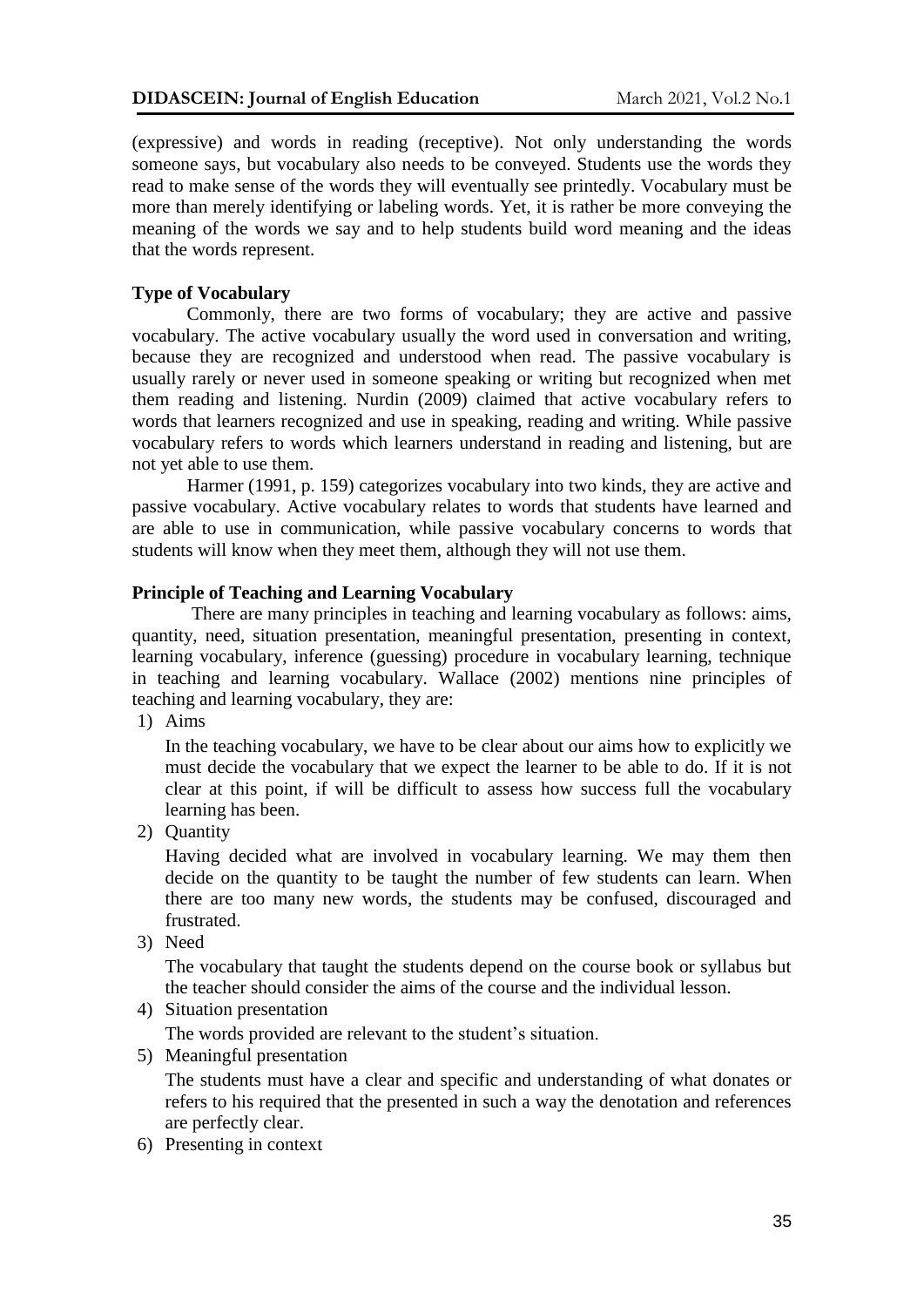The words very seldom occur in isolation, so the students have to know the usual context that the word occurs in.

- 7) Learning vocabulary and in the mother tongue and in the large language teaching the words of the target language thee teacher can compare simulating and differences of the words
- 8) Inference (guessing) procedure in vocabulary learning

Inference is also one of strategies in learning in which the learners are heard on a practice by using a definite knowledge to have clear understanding the word they learn. The students infer the meaning of words by listening or reading them used in certain situation.

9) Frequent exposure and Repetition

A certain amount of repetition is necessary until there is a proof that the students have learn the largest word. The simply way of the checking that the students have done the learning is to see whether or not the students can recognize the target words and identify their meanings. If the words have to be part of the students' productive vocabulary, they must be given an opportunity to use them often as necessary for them to the words at all with the correct pronunciation and indentify their meaning.

#### **Kahoot Aplication**

Kahoot is a program of game based learning for learners. It is also as educational technology which requires the response system of the student. Multiple choice questions are made in debate format and can be gamed by all learners in the classroom (Bicen, 2018). Kahoot is a technology instrument to manage quizzes, discussions, or surveys. Multiple-choice questions are displayed on the screen. Students can answer the questions with their tablet, computer or smartphone.

Bicen (2018) argued the Kahoot application can be used effectively for the gamification of lessons, giving an influence on learners which makes them more challenging and inspired to study. Using Kahoot application in the learning process can enhance the students' learning benefit in the classroom, with involvement, motivation and developing learning experiences. Finally, implementing Kahoot shows that the use of educational games in the classroom is likely to minimize disruption, thereby improving the quality of teaching and learning beyond what is provided in conventional classrooms.

According to Chen, et al (2017) explained Kahoot fostered wider and active student participation, and yet provided students with the opportunity to retain their most desirable personal choice of participation. In short, Kahoot game can be an alternative solution to have a class engagement become more fun to learn English vocabulary.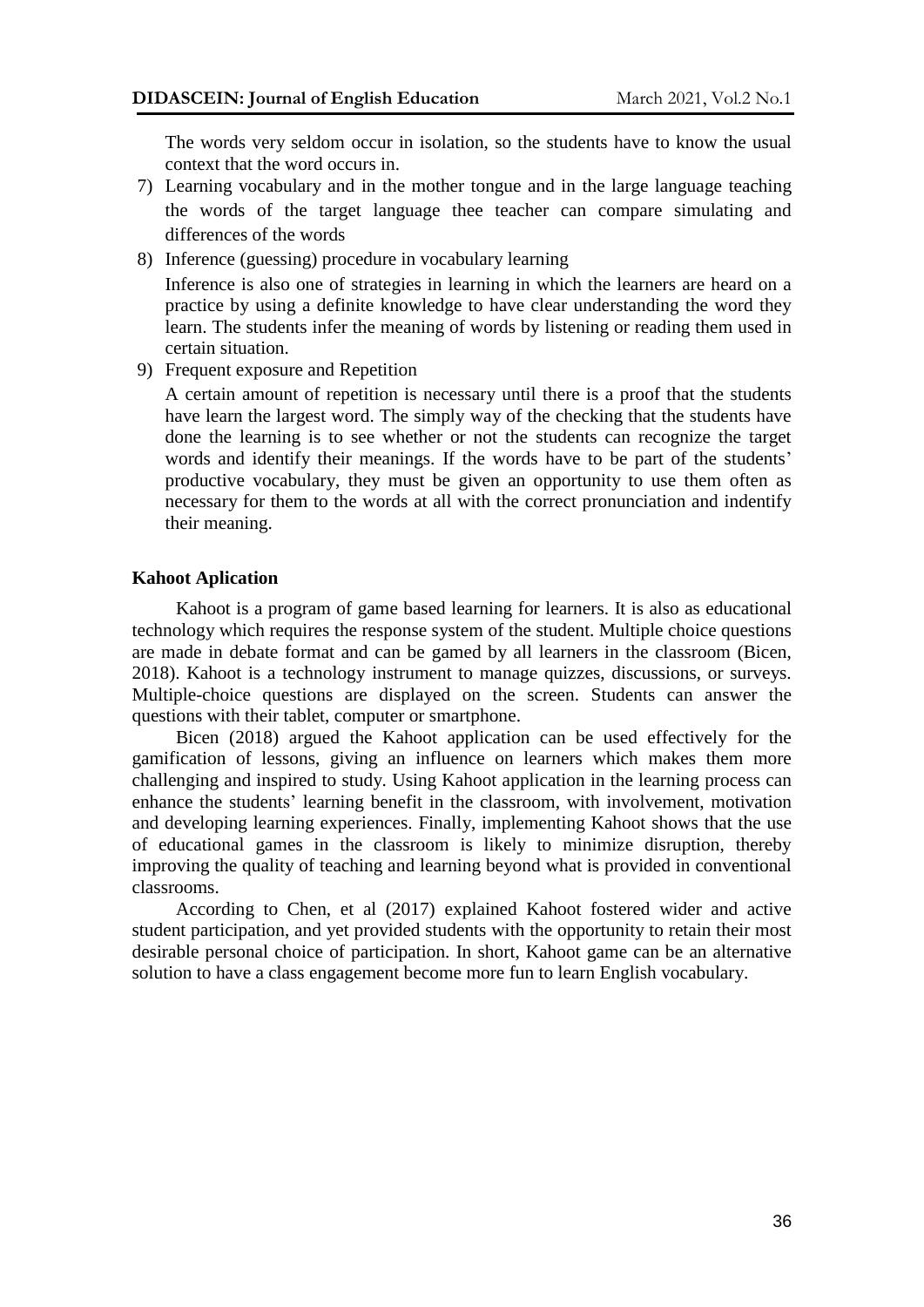

*Figure 1.* Application of Kahoot (www.kahoot.com)

## **Google Form (Vocabulary Quiz)**

Google form is a useful technology in the classroom for bringing together information from a large set of individuals and displaying that information in a way that makes it easy to use. It also can be used to gather data, receive in-the-moment feedback to students and instructors, engage students' learning (Nguyen, et al, 2018). Furthermore, Yunita (2019) explained that with Google Forms, an instructor (or any user) can create a set of questions and invite students (participants) to respond to those questions, either through e-mail or on a web page. The kinds of questions in the application include text, paragraph, multiple-choice, lists, check boxes, scale, and grid. Then, the response kinds involve joining free-form text, picking from an instructordefined scale, or selecting from a restricted set of options. In Google Docs, a form can be used to gather responses that feed into a spreadsheet, which can then be used to manage the data collected. Google Forms will reflect the answers directly — responses emerge in a spreadsheet on a screen at the front of the room when learners collect them.

|       | Drive                | Q Search in Drive |               |                                        |            |                             |
|-------|----------------------|-------------------|---------------|----------------------------------------|------------|-----------------------------|
| ⊡     | Folder               | э                 | $\rightarrow$ |                                        |            |                             |
| M     | File upload          |                   | ess           |                                        |            |                             |
| ħ     | Folder upload        |                   |               |                                        |            |                             |
| Е     | Google Docs          | $\,$              |               |                                        |            | COMMUNICATIVE<br>LANGUAGE   |
| $\pm$ | Google Sheets        | $\,$              |               | <b>INFORMATION</b><br><b>STRUCTURE</b> |            | to enter must not           |
|       | Google Slides        | $\,$              |               | RMATION STRUCTURE (                    | P CLT.pptx |                             |
|       | More                 | $\,$              | 肩             | Google Forms                           | $\,$       | ast month                   |
| ≣     | Storage              |                   | G             | Google Drawings                        |            |                             |
|       | 1.1 GB of 15 GB used | <b>Folders</b>    | п             | Google My Maps                         |            |                             |
|       | <b>Buy storage</b>   | Ċ                 | 旵             | Google Sites                           |            | shop                        |
|       |                      |                   | ٠             | Google Apps Script                     |            |                             |
|       |                      | Files             | и             | Google Jamboard                        |            |                             |
|       |                      | $E$ -ticket       | $^{+}$        | Connect more apps                      |            | Moneta Moura, Mi scan fran- |

*Figure 2*. Setting Up a Google Drive Account

### **METHODOLOGY**

This study used comparative design by measuring the achievement of pre-test and post-test of students' vocabulary achievement. In this research, the researcher used experimental group which is taught by using Kahoot Application Online and for control group was taught by using Google Form (Vocabulary Quiz) to enhance students' vocabulary comprehensioon.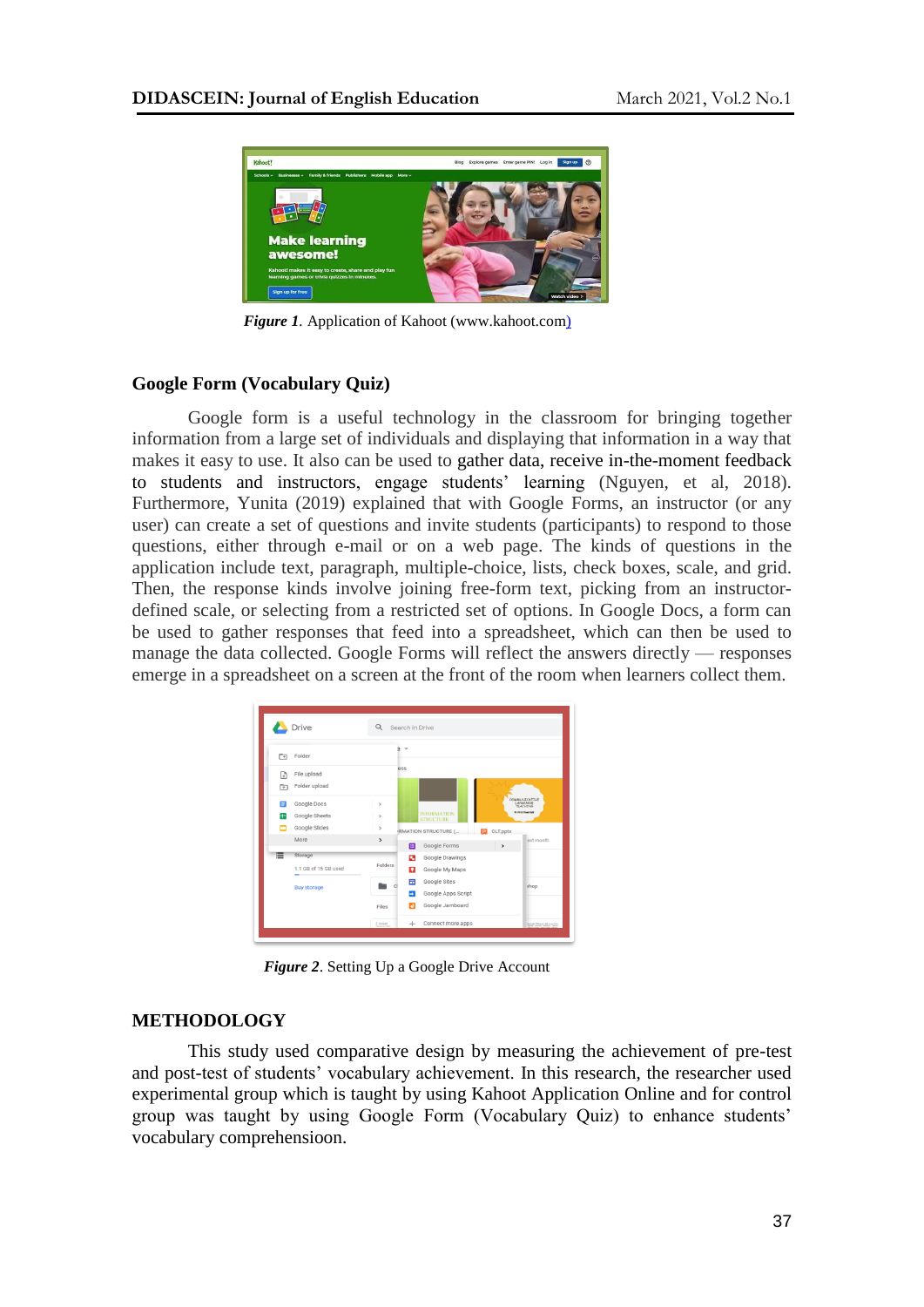This study comprises some variables: dependent and independent variable. There are one dependent variable, namely vocabulary and two independent variables, namely Kahoot Application Online strategy and Google Form (Vocabulary Quiz). The population of this study was all elementary students of SD Manggala in academic year 2020/2021. The total population in this study is 174 students. There were 2 classes for the fourth grade of elementary students. However, all fourth grade students had been involved in this study as the sample. The sample of this study used purposive sampling. There are several techniques that used in collecting the data. In gathering the data, the research had been started with the following steps:

### **1. Conducting a Pilot Test**

The purpose was to check the validity and reliability.

## **2. Conducting Pre-Test**

Pre-test was given toward students before teaching learning processes. The test had ben confirmed to be valid and reliable to get an accurate result. Vocabulary test was used to measure students' comprehension in vocabulary.

### **3. Giving the Treatment**

After administering the pre-test, the treatment was given to both groups.

# **4. Conducting Pos-Test**

It was given to both comparative groups after applying the treatment in order to diagnose students' vocabulary comprehension achievement. Post-test were used to know the differences of students' ability after the conduct of teaching learning processes. The vocabulary test used multiple choices which had four answer options.

Moreover, in this study, there were two kinds validity test to be administered for research instrument, they were construct (using expert judgment) and content validity (test of specifications based on the curriculum and syllabus). Before giving the test to the sample, the researcher conducted the try out to SD Baptis class with 30 students. The result of the try out was analyzed by corrected item correlation. The researcher found the r-table was 0.320 (df=38). The result of validity from 40 items question given in try out test revealed that there were 10 invalid items (question number, 3, 9, 13, 19, 23, 26, 30, 31, 35, 37). Then, there were 30 valid items used as the instrument for pretest and posttest. In measuring the reliability of the test, the writer used split-half reliability. It was found that the reliability coefficient of vocabulary test was 0.840. It meant that the result of this reliability was categorized highly reliable. In analyzing data, the researcher used scoring test, normality, homogeneity test, paired sample test and independent sample test.

### **FINDINGS AND DISCUSSION**

# **Paired Sample T-Test in Experimental Group**

*Table 1.* The Result of Paired Sample T-Test in Experimental Group by Using Kahoot

| <b>Paired Differences</b> |                       |        |                   |               |                                                 |        |  |    |                       |
|---------------------------|-----------------------|--------|-------------------|---------------|-------------------------------------------------|--------|--|----|-----------------------|
|                           | Mean                  |        | Std.<br>Deviation | Std.<br>Error | 95% Confidence<br>Interval of the<br>Difference |        |  | df | Sig. $(2-$<br>tailed) |
|                           |                       |        |                   | Mean          | Lower                                           | Upper  |  |    |                       |
| Pair 1                    | Posttest<br>- Pretest | 24.167 | 10.607            | 2.500         | 18.892                                          | 29.441 |  | 17 | .000                  |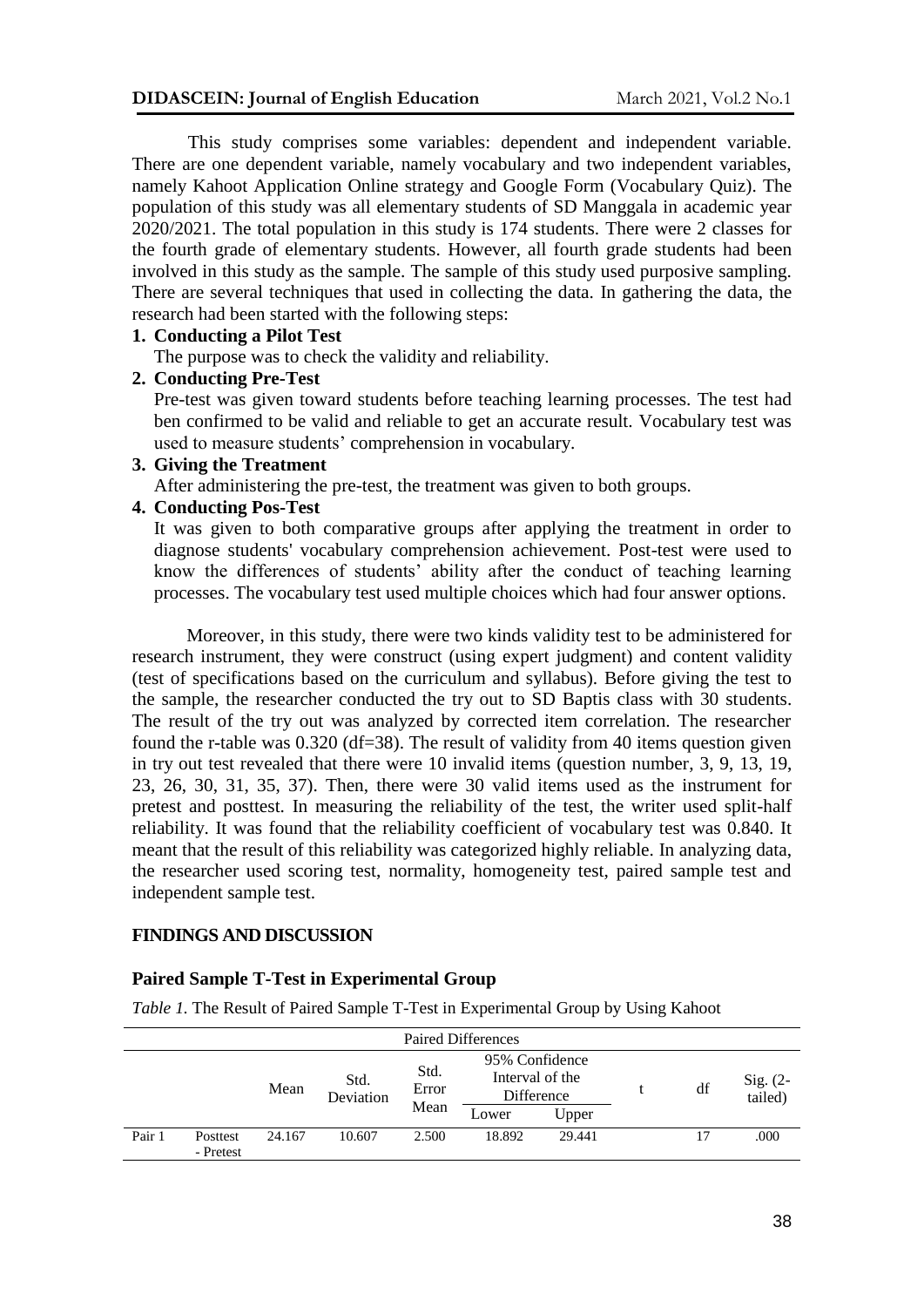The result of paired sample T-Test in experimental group showed the value of tobtained was 9.667 at the significance level 0.000 with degree of freedom was 17. As the t-obtained (9.667) was higher than t-table (2.1098) and the significance (2 tailed) was lower than 0.05. So, it can be stated that learning vocabulary using Kahoot of experimental group improved significantly.

## **Paired Sample T-Test in Control Group**

*Table 2.* The Result of Paired Sample T-Test in Control Group by Using Google Form

| <b>Paired Differences</b> |                      |        |                   |                       |                                                 |        |        |    |                |
|---------------------------|----------------------|--------|-------------------|-----------------------|-------------------------------------------------|--------|--------|----|----------------|
|                           |                      | Mean   | Std.<br>Deviation | Std.<br>Error<br>Mean | 95% Confidence<br>Interval of the<br>Difference |        |        | df | Sig.<br>$(2 -$ |
|                           |                      |        |                   |                       | Lower                                           | Upper  |        |    | tailed)        |
| Pair                      | Posttest<br>-Pretest | 30.278 | 9.621             | 2.268                 | 25.493                                          | 35.062 | 13.352 |    | .000           |

The result of paired sample T-Test in control group showed the value of tobtained was 13.352 at the significance level 0.000 with degree of freedom was 17. As the t-obtained was higher than t-table (2.1098) and the significance (2 tailed) was lower than 0.05. So, it can be stated that learning vocabulary quiz using Google Form of control group was significantly improved.

### **Independent Sample Test**

Independent sample test was used to analyze whether or not there was any significant difference in learning English vocabulary of the students in experimental (using Kahoot) and control group (using Google Form).

|       |                                      | Variances | Levene's<br>Test for<br>Equality of |          |       | t-test for Equality of Means |                    |                          |                                                          |       |
|-------|--------------------------------------|-----------|-------------------------------------|----------|-------|------------------------------|--------------------|--------------------------|----------------------------------------------------------|-------|
|       |                                      | F         | Sig.                                | t        | df    | Sig.<br>$(2 -$<br>tailed)    | Mean<br>Difference | Std. Error<br>Difference | 95% Confidence<br>Interval of the<br>Difference<br>Lower | Upper |
| Score | Equal<br>variances<br>assumed        | .645      | .428                                | $-1.319$ | 34    | .096                         | $-3.333$           | 2.528                    | $-8.471$                                                 | 1.804 |
|       | Equal<br>variances<br>not<br>assumed |           |                                     | $-1.319$ | 33.37 | .096                         | $-3.333$           | 2.528                    | $-8.474$                                                 | 1.808 |

*Table 3.* The Result of Independent Sample Test

Based on the table above, the posttest result from independent sample t-test showed the value significance 0.096 was higher than the value significance 0.05. While, the value of t-obtained (1.319) was lower than t-table (1.6909) with degree of freedom was 34. In other words, there was no any significant difference on vocabulary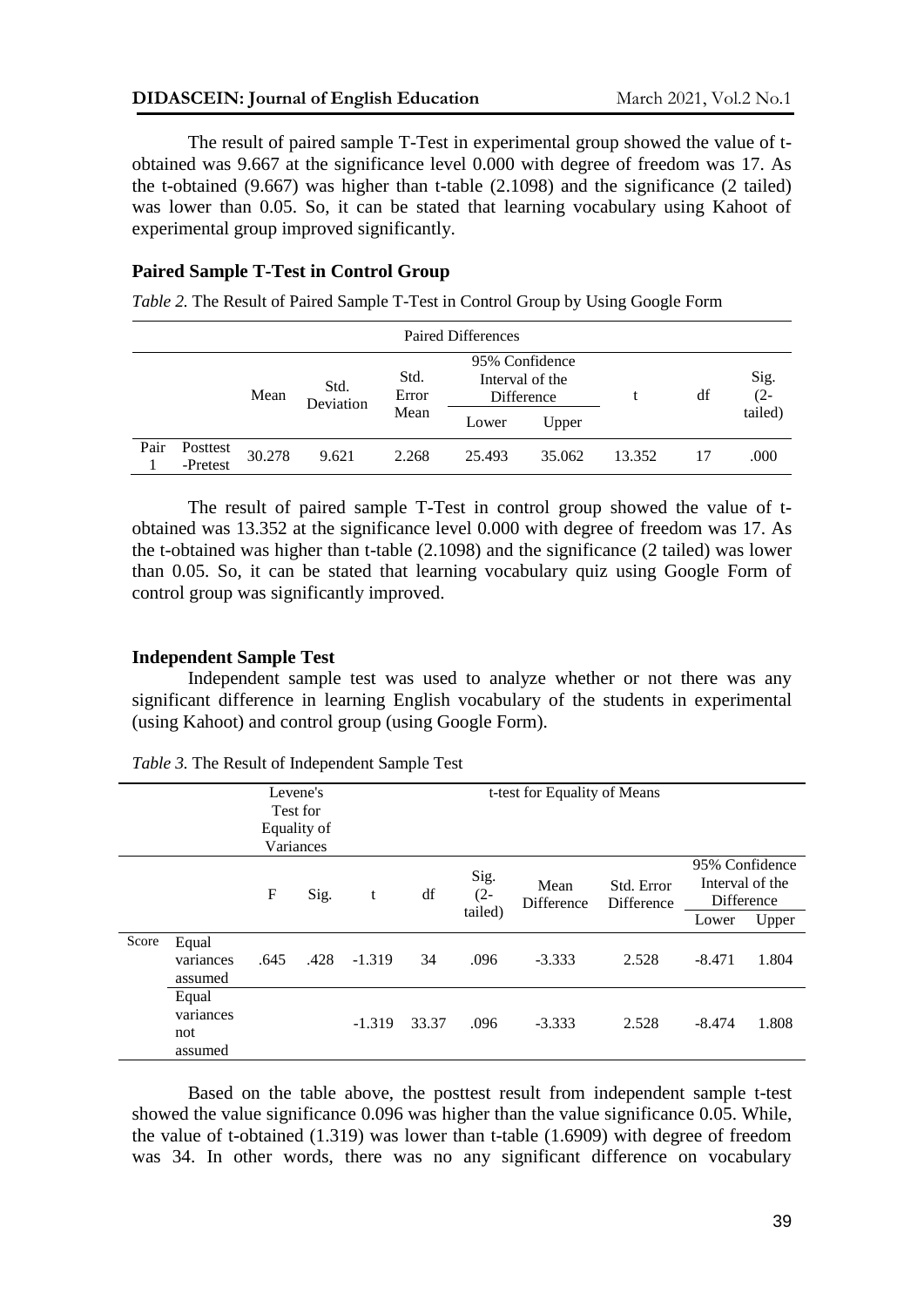comprehension between the third grade students of SD Manggala who were taught by using Kahoot Online Application strategy and Google Form (Vocabulary Quiz).

Kahoot Online Application strategy and Google Form (Vocabulary Quiz) was applied to improve vocabulary comprehension third grade students of SD Manggala Palembang. The result of the statistical analysis showed that learning vocabulary quiz using both application, Kahoot and Google Form were significantly improved**.** By analyzing the data, there was a significant difference of both groups. The result of pretest and post-test mean scores of experimental group increased higher (from 68.06 to 92.22) than the control group (from 65.28 to 95.56). The difference mean score was so small, that was 6.12. It means both Kahoot Online Application strategy and Google Form (Vocabulary Quiz) could improve vocabulary comprehension the third grade students of SD Manggala Palembang.

Besides, the mean scores comparison of both groups was analyzed by using Independent Sample T-Test. The result showed that the value significance 0.096 was higher than the value significance 0.05. While, the value of t-obtained (1.319) was lower than t-table (1.6909) with degree of freedom was 34. It can be stated that the null hypothesis (Ho) was accepted and alternative hypothesis (Ha) was rejected. In other words, there was no any significant difference on vocabulary comprehension between the third grade students of SD Manggala who were taught by using Kahoot Online Application strategy and Google Form (Vocabulary Quiz).

Studens' perception on using Kahoot application was good but there were also some students were surprised in doing the vocabulary quiz by using Kahoot. The application game had timer limit and song that supported the competition situation. Each student also had answered the questions by clicking the correct options (A, B, C, or D) on the screen fast. Other problems include the technical problems such as unreliable internet connections, hard to read questions and answers on a projected screen, not being able to change answer after submission, stressful time-pressure for giving answers, not enough time to answer and afraid of losing. The main challenges mentioned by teachers include getting the difficulty level of questions and answers right, problems related to network connectivity, scoring based on how quickly the students answer reducing student reflection and cause some students to guess without thinking, that some students can have a problem with failing a quiz, and some teachers find it challenging to use the technology.

### **CONCLUSION**

The researcher concluded that the use of Kahoot Online Application strategy and Google Form (Vocabulary Quiz) had the positive impact in teaching vocabulary comprehension to the third grade students of SD Manggala Palembang. The students were able to understand the questions and vocabulary. It could improve their English skill especially in comprehending vocabulary.

Kahoot Online Application strategy and Google Form (Vocabulary Quiz) was applied to improve vocabulary comprehension third grade students of SD Manggala Palembang. The result of the statistical analysis showed that learning vocabulary quiz using both application, Kahoot and Google Form were significantly improved**.** By analyzing the data, there was a significant difference of both groups. The result of pretest and post-test mean scores of experimental group increased higher (from 68.06 to 92.22) than the control group (from 65.28 to 95.56).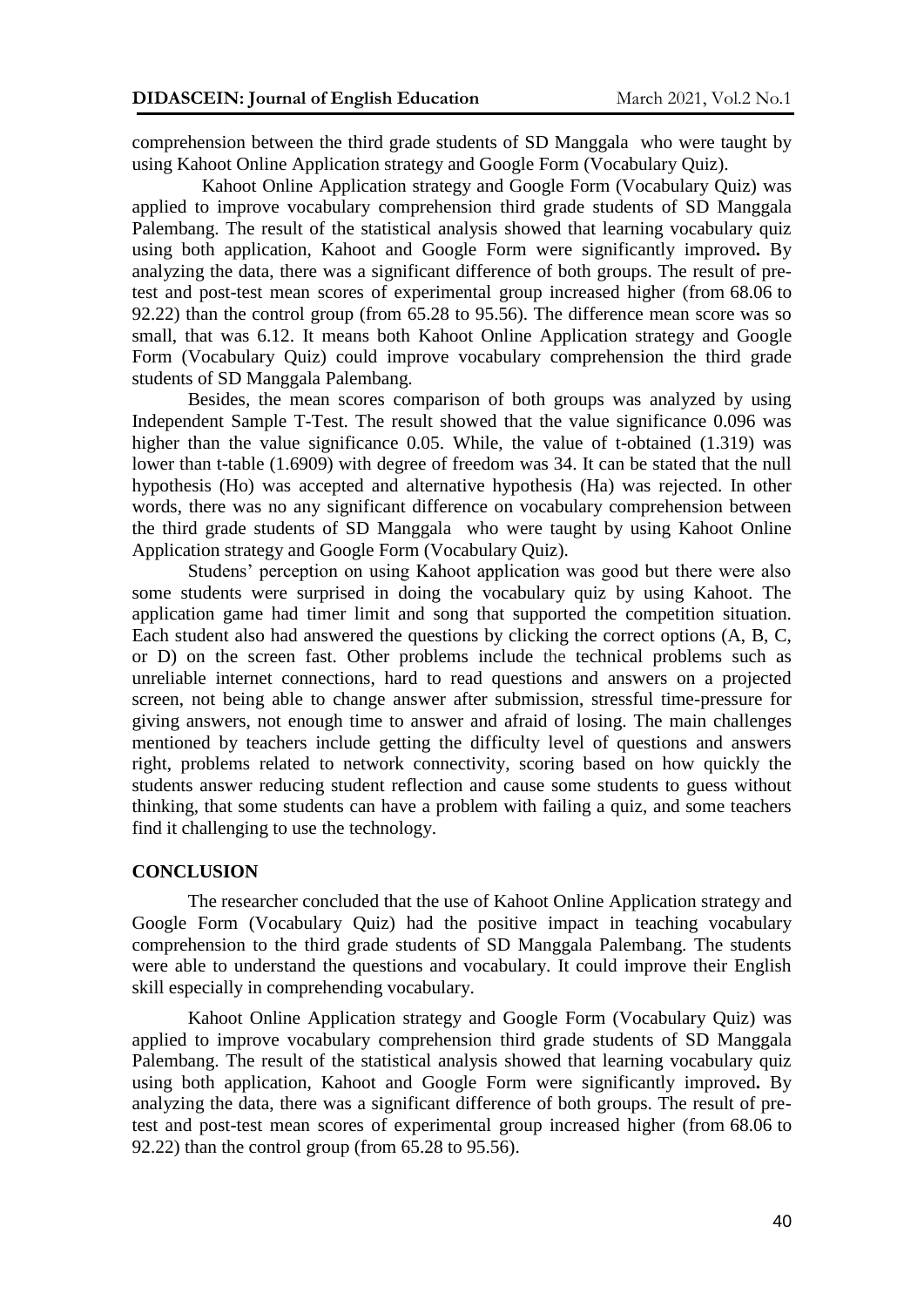The writer also concluded that there was no any significant difference on vocabulary comprehension between the third grade students of SD Manggala who were taught by using Kahoot Online Application strategy and Google Form (Vocabulary Quiz).

#### **REFERENCES**

- Ahmad, J. (2012). English language teaching (ELT) and integration of media technology. *Procedia-Social and Behavioral Sciences*, 47, 924-929.
- Bicen, H., Kocakoyun, S. (2018). Perceptions of students for gamification approach: kahoot as a case study. *International Journal of Emerging Technologies in Learning*, 13*(2),* 72–93. doi: 7467/10.13.02.
- Buckingham, D. (2007). Media education goes digital: an introduction. *Learning, Media and Technology*, 32*(2),* 111-119.
- Budiati, B. (2017). *ICT (Information and Communication Technology) Use: Kahoot Program for English Students' Learning Booster*. In Proceedings Education and Language International Conference, 1*(1)*.
- Chen, W. et al (Eds). (2017). "Go Kahoot!" Enriching classroom engagement, motivation and learning experience with games. *Paper Presented at the New Zealand International Conference on Computers in Education*. Retrieved fro[m https://www.researchgate.net/publication/322150947.](https://www.researchgate.net/publication/322150947)
- Harmer, J. (1991). *The practice of English language teaching*. London: Longman Group Uk. Limited.
- Kim, K., & Frick, T. W. (2011). Changes in Student Motivation During Online Learning. *Journal Educational Computing Research*, *44*(1), 1–23.
- Lee, A. Y. (2016). Media education in the School 2.0 era: Teaching media literacy through laptop computers and iPads. *Global Media and China*, 1*(4)*, 435-449.
- Lehr, F., Osborn, J., & Hiebert, E. H. (2004). *A Focus on Vocabulary*. US Department of Education: Pacific Resources for Education and Learning.
- Medina, E. G. L., & Hurtado, C. P. R. (2017). Kahoot! A digital tool for learning vocabulary in a language classroom. *Revista Publicando*, 4(*12 (1*)), 441-449.
- Neuman, S. B., & Dwyer, J. (2009). Missing in action: Vocabulary instruction in pre-K. *International Reading Association: The Reading Teacher*, 62(5), 384–392. doi: 1598.10/j.socmed. 2009.02.
- Nguyen, et. al. (2018). Using google forms to inform teaching practices. *Proceedings of the Interdisciplinary STEM Teaching and Learning Conference*. *2* (10). DOI: 10.20429/stem.2018.020110
- Nurdin, M. (2009). *Improving the English vocabulary of SMAN Negeri 1 Duampanua by using crossword puzzles*. Thesis Makassar Muhammadiyah University.
- Organization, W. H. (2020, 4 7). World Health Organization (WHO). Retrieved from https://www.who.int/emergencies/diseases/novelcoronavirus2019?gclid=EAIaIQobChMIqoWsnKjP6gIViXwrCh3ofwWREAAY ASAAE gK8pPD\_BwE